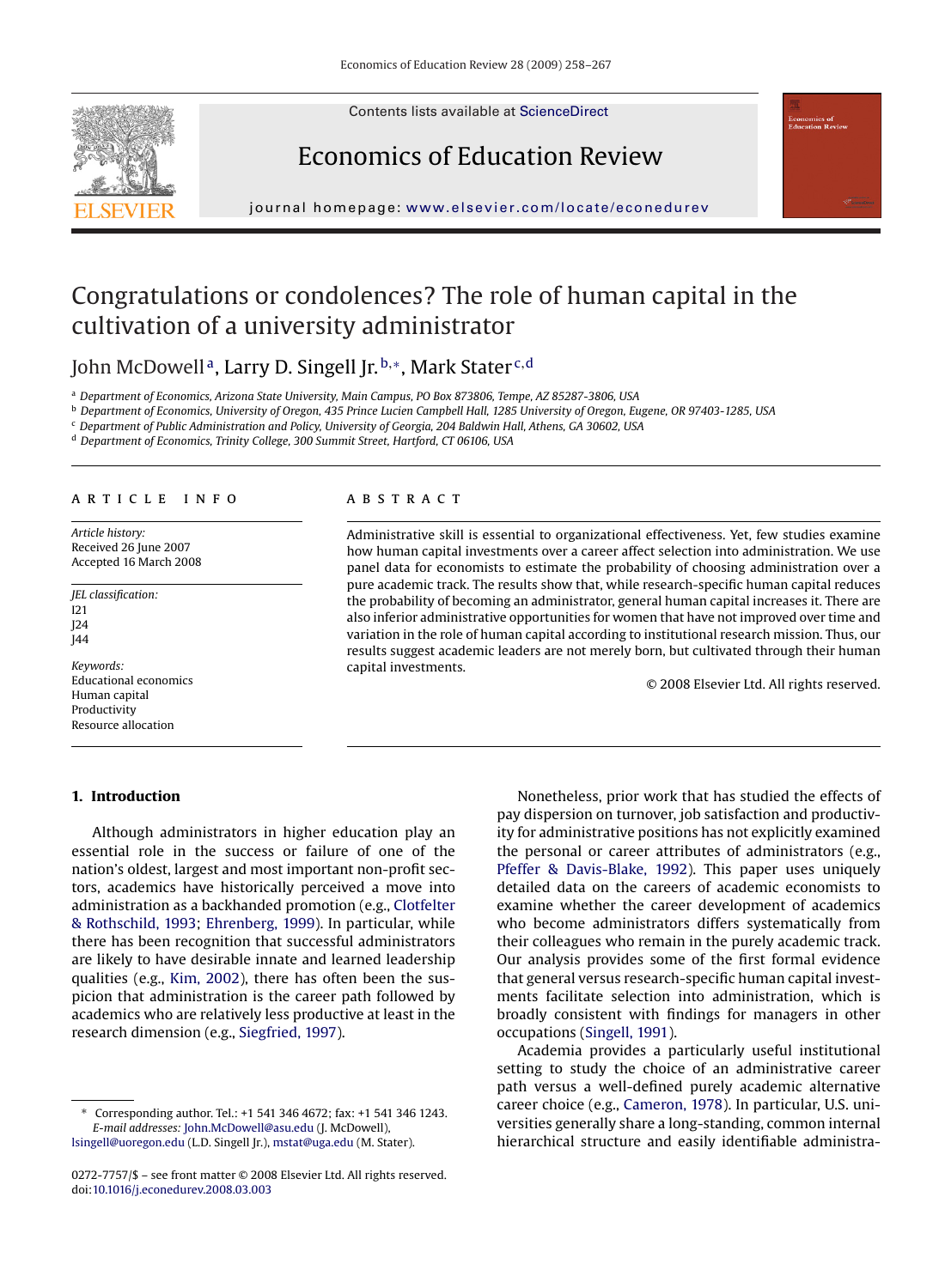tive positions that make comparisons across institutions more straightforward than in most public-sector or privatesector industries. Moreover, unlike the private sector, the relative reputation of these institutions is highly stable over time such that comparisons over the course of a particular academic's career, or between two academics at the same point in their careers but in different vintage cohorts, remain valid over a long span of time. Academic professionals also perform a relatively homogeneous set of job tasks (teaching, research and service), produce readily observable measures of output (published journal articles) and face promotion standards that are directly related to observed output [\(McDowell, Singell, & Ziliak,](#page--1-0) [2001\).](#page--1-0)

A focus on academic economists also yields particular advantages for a study of the administrative career choice. Economists are overrepresented in higher levels of academic administration relative to their proportion of the academe (e.g., 2.6% of college presidents and 1.6% of provosts; [Siegfried, 1997\)](#page--1-0) and possess economic reasoning skills useful in administrative work ([Ehrenberg,](#page--1-0) [1999\).](#page--1-0) Although the market basket of skills possessed by economists may not make them fully representative of all administrators who hale from many disciplines, the relatively high salaries of economists yield higher opportunity costs for individual economists selecting into administration in comparison to faculty from other disciplines, which will tend to make the decision less about remuneration and more about the job-skill match.

We develop a probit model of the decision between administration and the pure academic track that is conditioned on an academic's training, career background, and academic performance. The empirical analysis uses detailed panel data for American Economic Association (AEA) members to analyze whether personal and organizational characteristics explain the likelihood that an economist is observed as an administrator. Our findings indicate that research-specific human capital investments and gender tend to reduce the probability of becoming an administrator, but also show that some academic tasks provide general human capital that facilitates the choice of administration. Several sensitivity tests that estimate the model by Carnegie research classifications reveal that the role of human capital in the economist's choice of administration differs with the research orientation of the institution.We also investigate the link between publishing productivity at the beginning of a 10-year career window and the likelihood of holding an administrative position at the end of the window, which confirms that researchspecific productivity reduces the likelihood of selecting an administrative job.

#### **2. Empirical methodology**

We adopt a random utility approach where an economist becomes an administrator if the utility of undertaking this activity exceeds the utility of the next-best alternative use of the economist's time and resources. Thus, suppose the utility that academic *i* receives from an administrative relative to a non-administrative faculty assignment at time  $t$  ( $U_{it}$ ) is a linear function of a vector

of observable personal attributes (*xit*) and a random error term  $(\varepsilon_{it})$ :

$$
U_{it} = \beta x_{it} + \varepsilon_{it} \tag{2.1}
$$

The economist becomes an administrator if  $U_{it} > 0$ , i.e., if  $\beta x_{it}$  >  $-\varepsilon_{it}$ , which can be estimated with a standard probit model:

$$
Pr[A_{it} = 1] = \Phi(x_{it}\beta)
$$
\n(2.2)

where *Ait* is a dummy variable that equals 1 if economist *i* is an administrator at time  $t$  and  $\Phi$  is the cumulative standard normal distribution function.

Since a panel of observations is available for each economist in our data, an alternative is to estimate the model with methods that take into account the influence of person-specific unobservable attributes  $\lambda_i$  that affect the utility of administrative relative to non-administrative assignments. The standard probit model (2.2) imposes the extreme assumption that  $\lambda_i$  is perfectly correlated with the variables in  $x_{it}$ . At the opposite extreme is the assumption that  $\lambda_i$  is perfectly uncorrelated with  $x_{it}$ , which leads to a random effects probit model:

$$
Pr[A_{it} = 1] = \Phi(x_{it}\beta + \lambda_i)
$$
\n(2.3)

Since (2.2) and (2.3) represent opposite extremes, the resulting estimates can be interpreted as upper and lower bounds for the true effects. Generally, the random effects estimates are smaller in magnitude than the pooled probit estimates because they are derived under the assumption of no influence from the person-specific error component. We present and discuss the results of both specifications for comparison.<sup>1</sup>

The variables in  $x_{it}$  can be categorized into human capital measures, demographic and sociological factors, job-related attributes, labor market conditions and time. Among the human capital measures is quality-and-author adjusted publishing productivity. For each economist, the number of articles published is weighted by a journal quality measure, which uses the "Impact Factor" provided by the SSCI *Journal Citation Report* as a weight. The publication measure also uses the simple 1/*n* rule to adjust for the number of authors. Thus, changes in our publication variable indicate the effect of an additional quality-and-author adjusted journal publication on the probability of becoming an administrator. However, actual productivity is likely to be endogenous with respect to administrator status because administrators have less time to devote to research and those with relatively low tastes for research may be more likely to pursue administrative work. Therefore, in our initial base models, we do not include actual publication measures. Instead, we indirectly control for productivity with variables describing the age of an economist at the time of his or her PhD, the prestige of the PhDgranting institution, the size of the economist's entering

 $^{\rm 1}$  An intermediate assumption between these two extremes is that the heterogeneity has a nonzero but imperfect correlation with the covariates (a fixed effects probit model). However, fixed effects estimation primarily exploits within-person variation, which entails the need to observe the same economist as both an administrator and non-administrator. Relatively few economists in our sample have served both roles.